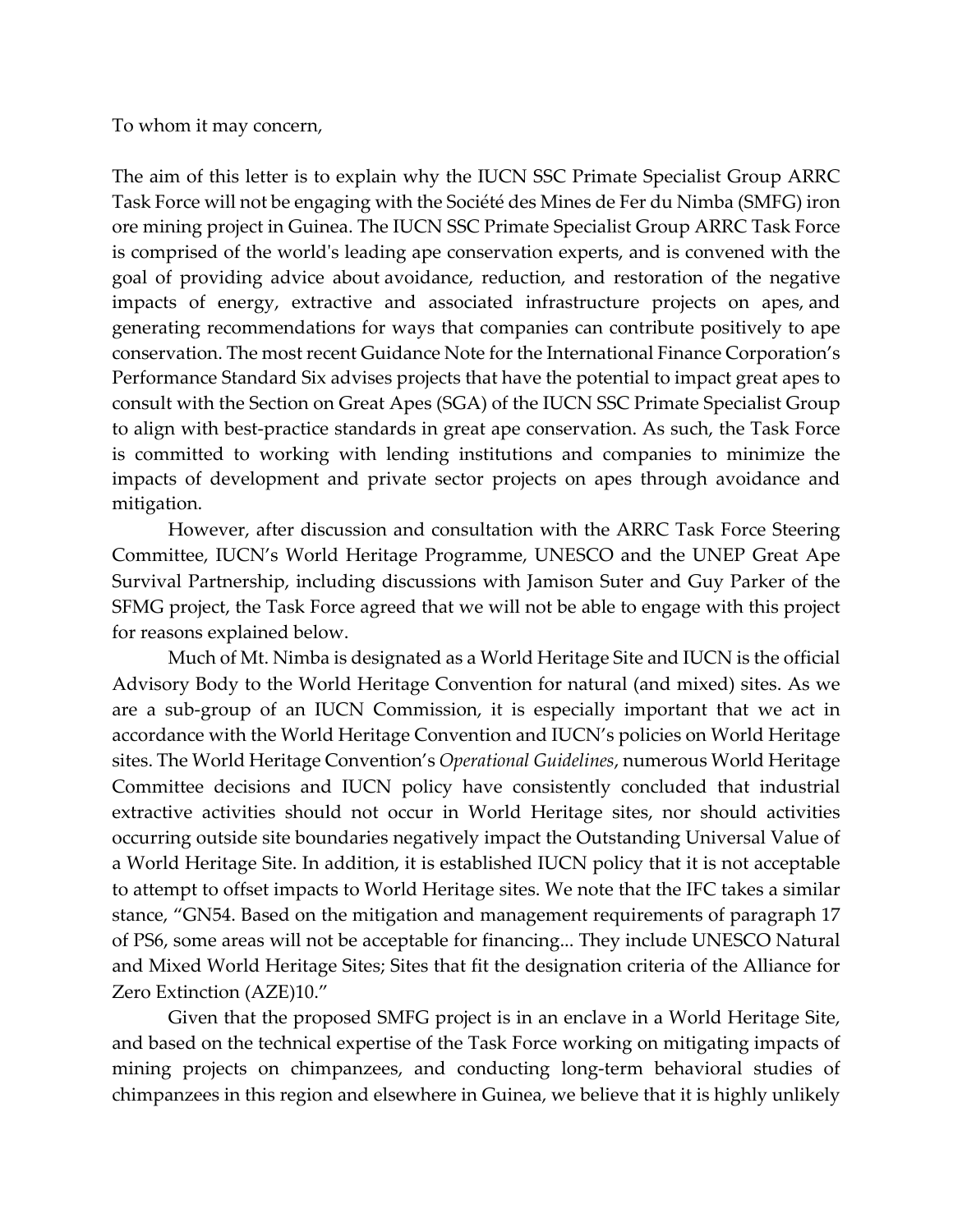that this project would be able to avoid significant negative impacts (especially indirect impacts) on chimpanzees in the Mt Nimba World Heritage Site.

We have been developing our procedures and methodology for how the ARRC Task Force engages with industries. Through discussions both internally and with multiple stakeholders, it has become evident that we need to have clear guidelines that define and limit which projects we can engage with and those we should not. Our policy is to have an initial call with all companies whose activities potentially impact great apes, and then after doing our due diligence, determine whether or not to "Engage" with a project. For those projects that we judge will negatively impact directly or indirectly the "Outstanding Universal Value" of a World Heritage Site, we do not engage.

Please find our official statement attached and do please let us know if you have any questions – we would be happy to respond.

Sincerely,

## Repecca Kormos

Rebecca Kormos, on behalf of the IUCN SSC PSG SGA/SSA ARRC Task Force Steering Committee